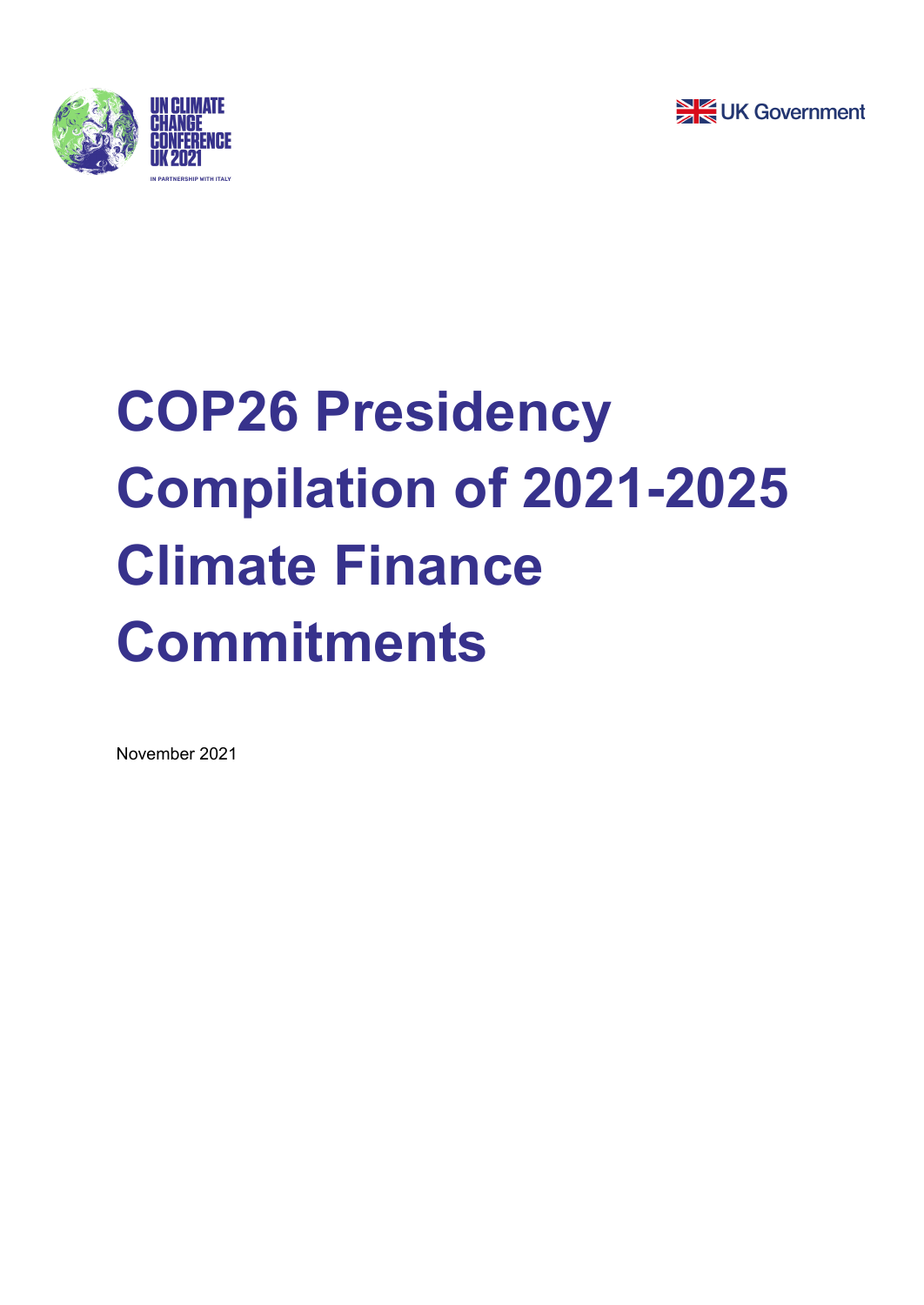



## **Summary**

The COP Presidency has compiled a list of climate finance commitments, submitted to the Presidency by developed countries, to improve transparency.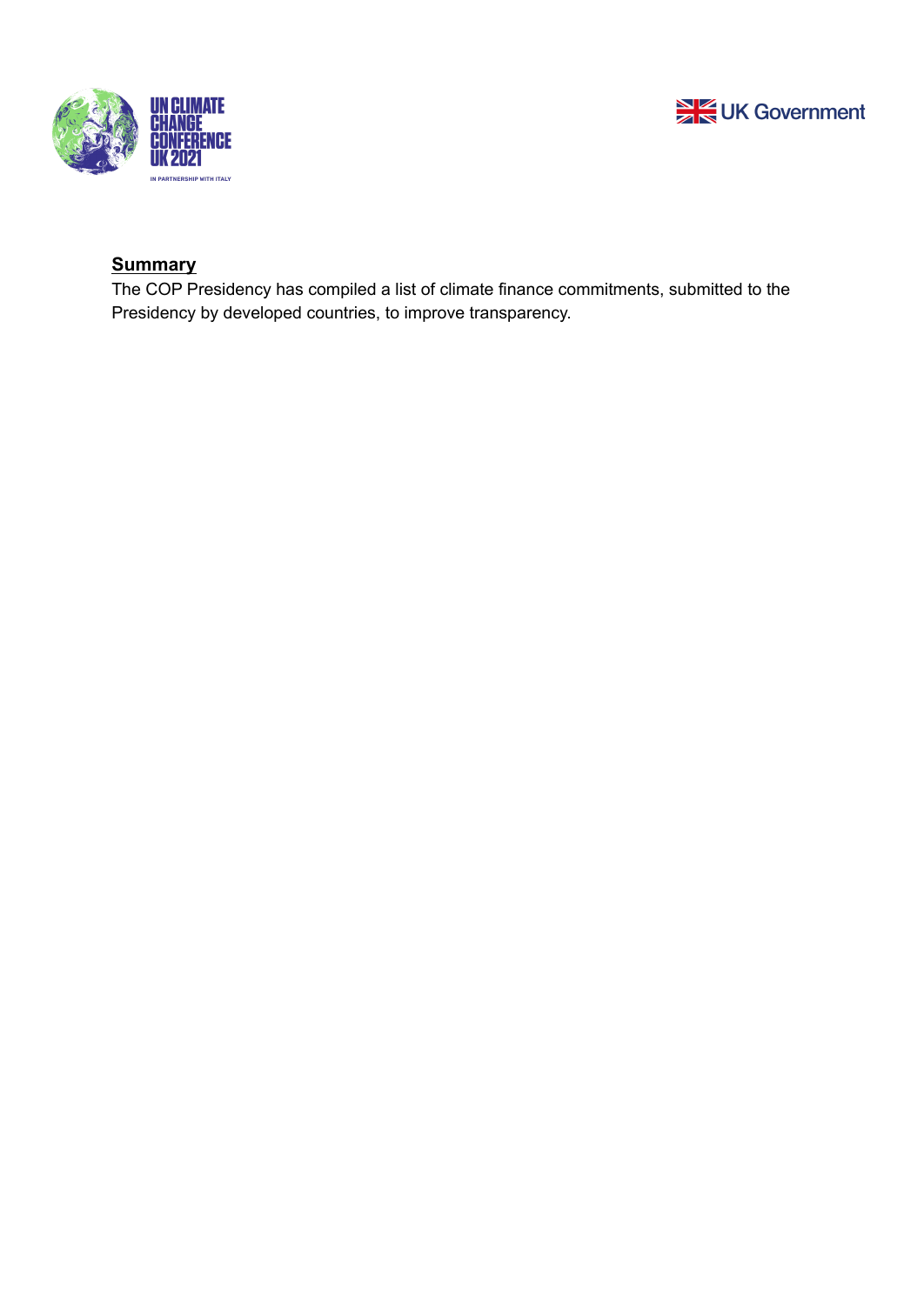



## **COP26 Presidency Compilation of 2021-2025 Climate Finance Commitments**

| Country                | <b>Commitment</b>                                                                                                                                                                                                                                                                                                                                                                                                                                                                                                                                                                                                        |
|------------------------|--------------------------------------------------------------------------------------------------------------------------------------------------------------------------------------------------------------------------------------------------------------------------------------------------------------------------------------------------------------------------------------------------------------------------------------------------------------------------------------------------------------------------------------------------------------------------------------------------------------------------|
| Australia              | A doubling of climate finance to AUD 2 billion over 2021-2025.<br>Includes AUD 700 million to the Pacific, and continued strong focus<br>on adaptation and resilience.                                                                                                                                                                                                                                                                                                                                                                                                                                                   |
| <b>Belgium</b>         | Belgium plans to contribute multilateral and bilateral climate finance<br>for a total of at least 455 million EUR in 2021-2024. This entails an<br>overall increase of Belgium's public contribution to international<br>climate finance, which is mostly grant-based. Based on past<br>expenditure we are confident that our future contribution will keep<br>prioritising climate adaptation action, in particular in LDCs and in<br>Africa.                                                                                                                                                                           |
| Canada                 | Doubling International Climate Finance commitment to CAD 5.3<br>billion over five years (as of 2021), including increased support for<br>adaptation, as well as nature and nature-based solutions. Canada<br>will also increase its provision of grants to 40%, up from 30%<br>previously.                                                                                                                                                                                                                                                                                                                               |
| <b>Denmark</b>         | To scale-up grant-based climate finance to at least 25% of ODA to<br>developing countries from 2023, corresponding to more than USD<br>500 million annually. Provide at least 60% of grant-based climate<br>finance to adaptation with a focus on poor and vulnerable countries.<br>Strengthening efforts to mobilise public and private finance from<br>other sources, including through the Danish Development Finance<br>Institution (DFI).                                                                                                                                                                           |
| European<br>Commission | As part of the overall contribution by the EU and its Member States,<br>and taking account of European Commission President Von der<br>Leyen's recent announcement of a EUR 4 billion top-up, over the<br>2021-2027 period expenditure to support climate action in<br>developing countries under the EU's core budget will exceed<br><b>EUR28 billion.</b> It is expected that around half of this amount will<br>continue to serve climate adaptation objectives. Climate finance<br>provided and mobilised by the European Investment Bank and the<br>EU's 27 Member States will come on top of the EU's own funding. |
| Finland                | Finland has increased its international climate finance during the<br>current government term by 80%, almost doubling it from the<br>previous four-year period. During the period 2020-2025, Finland<br>support developing<br>countries'<br>climate<br>will<br>action<br>with                                                                                                                                                                                                                                                                                                                                            |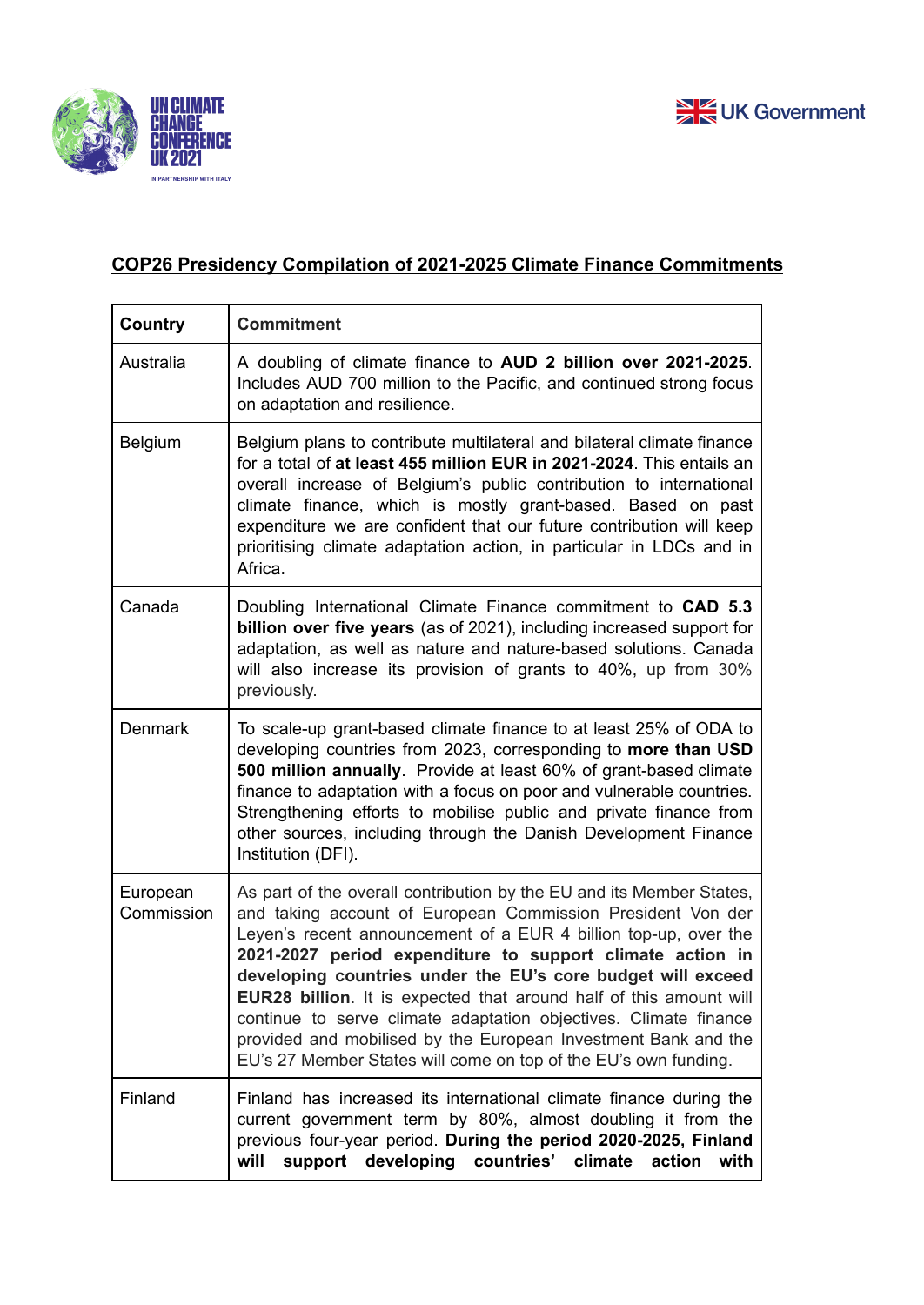



|             | approximately EUR 900 million with the aim of scaling up finance<br>for adaptation.                                                                                                                                                                                                                                                                                                                                        |
|-------------|----------------------------------------------------------------------------------------------------------------------------------------------------------------------------------------------------------------------------------------------------------------------------------------------------------------------------------------------------------------------------------------------------------------------------|
| France      | Providing EUR6 bn climate finance per year between 2021 and<br>2025, with one third dedicated to adaptation. France has also<br>announced that 30% of its bilateral climate finance will also benefit<br>biodiversity.                                                                                                                                                                                                     |
| Germany     | At the G7 Leaders' Summit, Germany prospectively announced to<br>increase its climate financing from EUR4 billion to EUR6 billion per<br>year by 2025 at the latest.                                                                                                                                                                                                                                                       |
| Ireland     | Ireland will increase its climate finance by 140%, from 93 million<br>Euro to at least 225 million Euro per year by 2025.                                                                                                                                                                                                                                                                                                  |
| Italy       | Italy will nearly triple its climate financial commitment to 1.4 billion<br>dollars a year for the next 5 years.                                                                                                                                                                                                                                                                                                           |
| Japan       | At COP26, Japan has pledged an additional USD 10 billion of<br>climate finance, both public and private, bringing its total climate<br>finance commitment to USD 70 billion, over the next 5 years, from<br>2021 to 2025. This includes a doubling of adaptation finance, to<br>USD 14.8 billion.                                                                                                                          |
| Luxembourg  | Pending update                                                                                                                                                                                                                                                                                                                                                                                                             |
| Monaco      | Pledge to increase the international climate finance budget by EUR<br>100K biennially over the 2020-2030 period. This translates into an<br>increase of EUR 100K in 2022 and 2024 with an annual level of<br>climate finance in 2025 of EUR 1.3 million, entirely in the form of<br>grants. The Monegasque Government will continue to aim for the<br>equal allocation of funds between adaptation and mitigation support. |
| Netherlands | In 2022, the Netherlands expects to increase climate finance to<br>EUR 660m in public climate finance and mobilise EUR 640 million<br>in private climate finance. NL is committed to continue allocating at<br>least half of its public climate finance to adaptation.                                                                                                                                                     |
| New Zealand | A four-fold increase in grant-based climate finance to NZD 1.3<br>billion over four years $(2022 - 2025)$ . At least 50 percent of the<br>commitment will support Pacific Island countries and at least 50<br>percent will target adaptation.                                                                                                                                                                              |
| Norway      | Norway aims to double our annual climate finance to developing<br>countries from 7 billion NOK in 2020 to 14 billion NOK (approx.                                                                                                                                                                                                                                                                                          |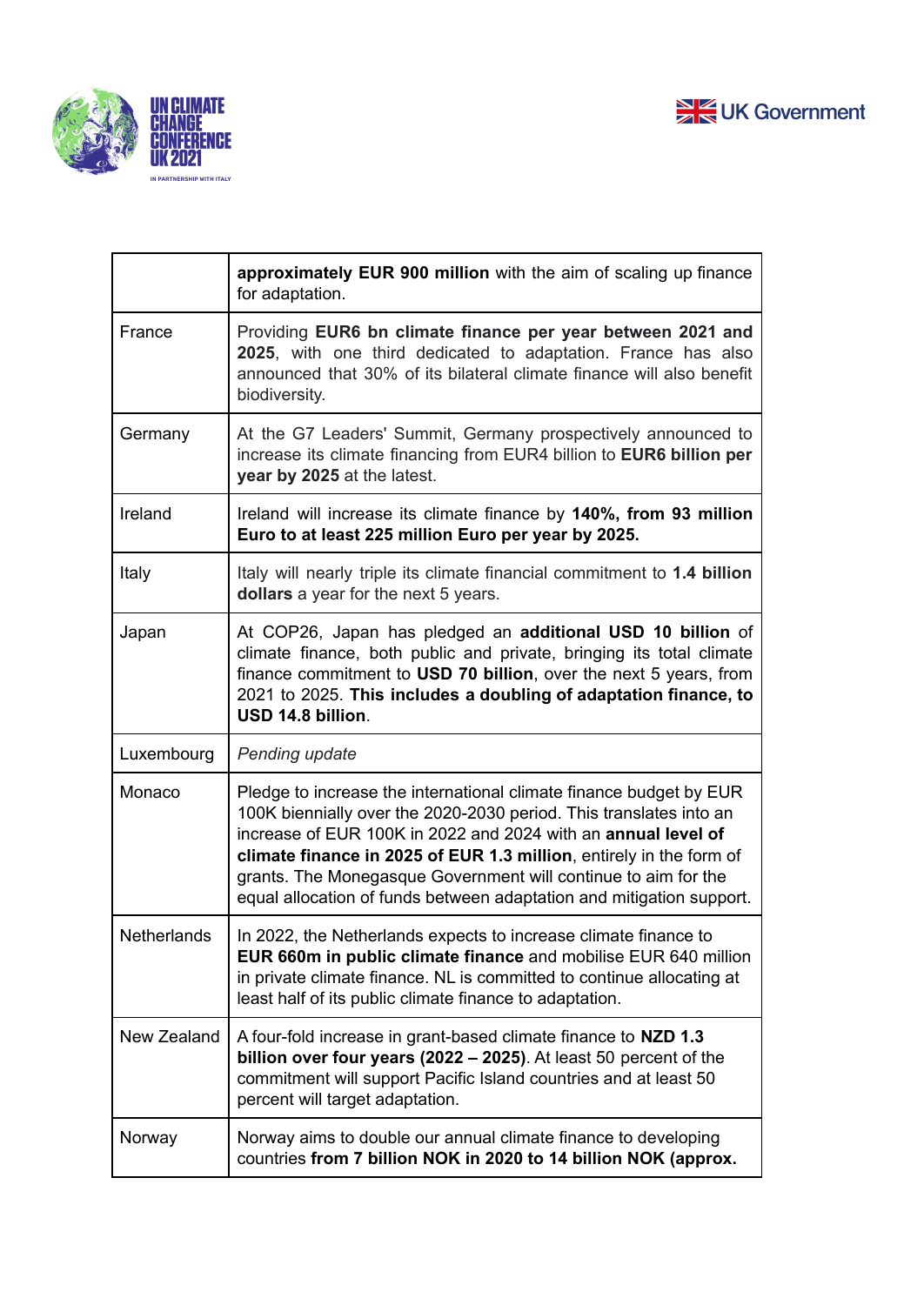



|                         | 1,7 bill USD) by 2026 at the latest. This includes our public climate<br>finance and our mobilized private climate finance. We will at least<br>triple our finance for climate adaptation within the period.                                                                                                                                                                                                                                                                                                                                                                                    |
|-------------------------|-------------------------------------------------------------------------------------------------------------------------------------------------------------------------------------------------------------------------------------------------------------------------------------------------------------------------------------------------------------------------------------------------------------------------------------------------------------------------------------------------------------------------------------------------------------------------------------------------|
| Portugal                | Pending update                                                                                                                                                                                                                                                                                                                                                                                                                                                                                                                                                                                  |
| Spain                   | Spain reconfirms its commitment to continue scaling up its<br>contribution to international climate finance. In this regard, Spain will<br>increase its climate finance contribution by 50% from the already<br>existing commitment of 900 million Euro so that, by 2025 Spain will<br>contribute up to 1,350 million Euros.                                                                                                                                                                                                                                                                    |
| Sweden                  | Sweden intends to double by 2025 its annual public climate<br>finance to developing countries to SEK 15 billion. Sweden will<br>continue to provide around 50% of its bilateral climate finance to<br>adaptation in line with partner countries' requests. Sweden intends<br>to strengthen efforts to mobilise private finance from other sources,<br>including through our DFI.                                                                                                                                                                                                                |
| Switzerland             | Further increasing our public climate finance from current<br>levels to at least 425 mio. CHF by 2024. Maintaining the balance<br>between mitigation and adaptation spending is foreseen in our<br>bilateral projects and programs.                                                                                                                                                                                                                                                                                                                                                             |
| United<br>Kingdom       | The UK has also doubled its international climate finance of £11.6<br>billion over five years, including a balance between mitigation and<br>adaptation spending, with an extra £1bn in 2024-2025 if the<br>economy grows as forecast, supporting developing nations to<br>access clean technology and build green infrastructure. CDC has<br>also committed to a 30% climate target which is expected to deliver<br>a further £2bn over five years.                                                                                                                                            |
| United<br><b>States</b> | The United States intends to further double by 2024 its annual<br>public climate finance to developing countries to around USD<br>11.4 billion, including around USD 3 billion to support adaptation<br>efforts. This announcement builds on the President's April 22 2021<br>Leaders Summit climate announcement to double U.S. annual<br>climate finance, and triple annual adaptation finance, relative to the<br>average level during the second half of the Obama-Biden<br>Administration (FY 2013-2016). The Biden Administration will work<br>closely with Congress to meet these goals. |